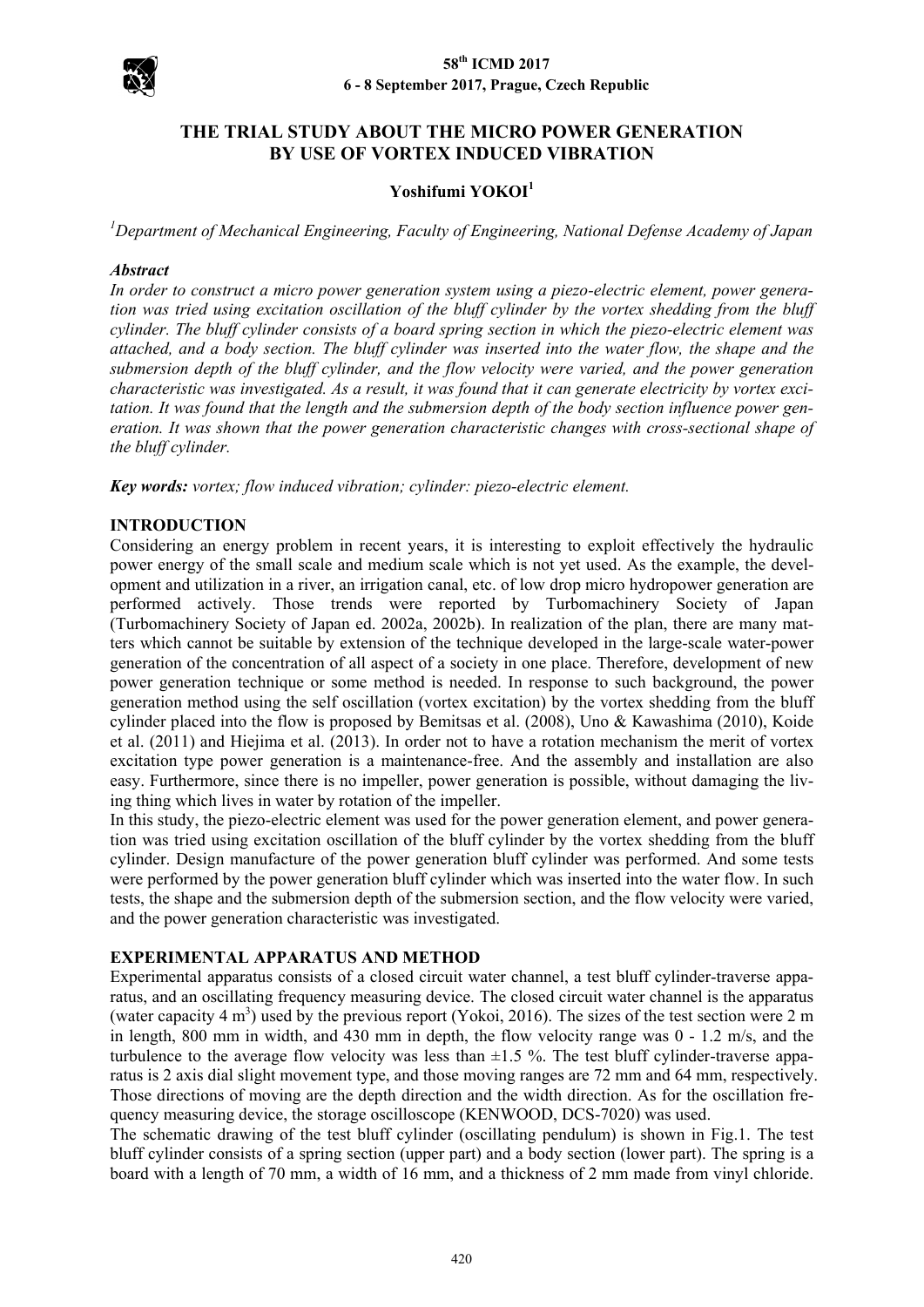### **58th ICMD 2017 6 - 8 September 2017, Prague, Czech Republic**



As for the body, the circular cylinder, the triangular cylinder, and the square cylinder were prepared. Figure 2 shows the shape of those cylinders. The length of circular cylinder is two kinds, 250 mm and 500 mm, and the diameter is 16 mm. The length of a triangular cylinder and a square cylinder is 250 mm, and those side lengths are 15 mm.

The power generation object was set in the section of the board spring. The used power generation objects were shown in Fig. 3. One of which is a piezo-electric sensor (Tokyo sensor company, DT1- 028 K/L) and the other is a piezo-electric buzzer (SPL company, PT08-Z185). These two kinds of power generation objects are made by different material and the manufacture method.

Experiment parameters are the length of bluff cylinder, the submersion depth of the body (draft), its setting posture, and water flow velocity. The submersion depth of the body is three kinds (70, 140 and 210 mm). The posture of a triangular cylinder and a square cylinder is in the state where the angle was directed to the flow, and the state which directed the plane. The water flow velocity was varied to 44 steps in the range of  $0 - 1.2$  m/s.

The experiment procedure is the following. The power generation object is set in the board spring section of the test bluff cylinder, and the test bluff cylinder is attached in the traverse apparatus. The direction is decided to oscillate right-angled to the flow in the case of the attachment. The body is sunk in the target submersion depth. An aspect that it was set based on the procedure is shown in Fig. 4. The target flow velocity is caused by inverter operation of the pump of the closed circuit water channel. The voltage variation waveform from the power generation object sensor is observed with the storage oscilloscope, and output voltage and frequency are measured. Here, the frequency measured the signal of voltage waveform, observed the time jitter with the storage oscilloscope, and determined for fluctuation frequency.





**Fig. 1** The schematic drawing of a test cylinder spring section

**Fig. 2** Body section shape of the test cylinder (circular cylinder, square cylinder, and triangular cylinder)



**Fig. 3** The aspect of the power generation object, (a) piezo-electric sensor, (b) piezo-electric buzzer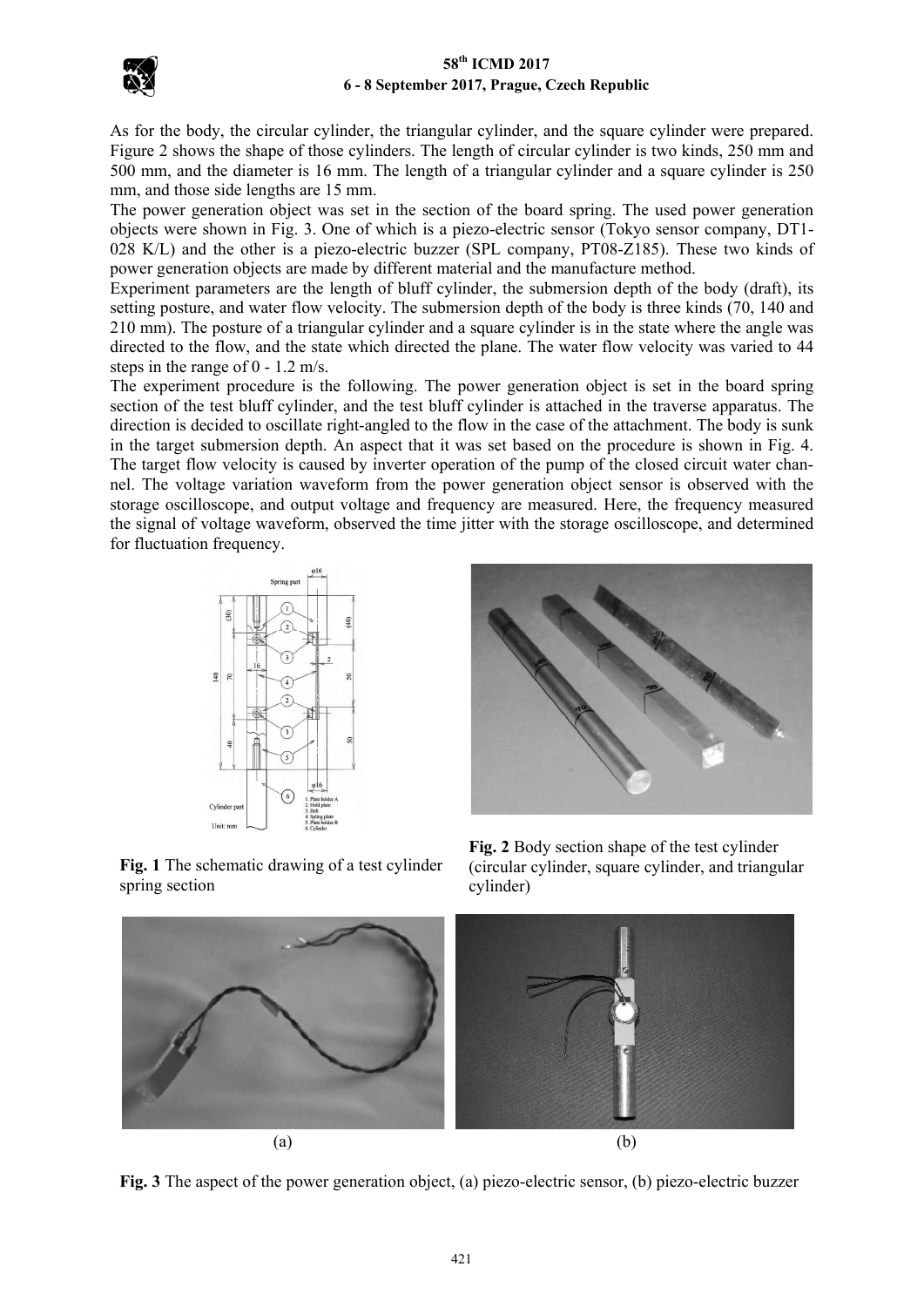



**Fig. 4** The photograph of the situation where the test cylinder was set in the traverse apparatus

| Situation (mm) |       | Cylinder shape (Hz) |      |      |      |      |
|----------------|-------|---------------------|------|------|------|------|
| span           | draft | C.C.                | S.S. | F.S. | S.T. | F.T. |
|                | 70    | 2.5                 | 2.0  | 1.9  |      | 2.2  |
| 250            | 140   | 2.2                 | 1.7  | 1.7  | 1.9  |      |
|                | 210   | 2.1                 | 1.6  | 1.6  | 1.9  |      |
| 500            | 205   | 0.9                 |      |      |      |      |
|                | 380   | 0.8                 |      |      |      |      |

**Tab. 1** Synthetic character frequency of the test cylinder

# **EXPERIMENTAL RESULTS AND DISCUSSION**

The result of having measured the characteristic vibration of the overall system of the test bluff cylinder with a board spring is shown in Tab. 1. The meaning of the symbols used in the table are the following. The symbol "C.C." is a circular cylinder, the symbol "S.S." is the square cylinder which directed the angle to the flow, the symbol "F.S." is the square cylinder which directed the plane to the flow, the symbol "S.T." is the triangular cylinder which directed the angle to the flow, and the symbol "F.T." is the triangular cylinder which directed the plane to the flow. When the submersion depth of the body (draft) became shallow, it was confirmed that the character frequency as the overall system tends to become high.

Since the piezo-electric element reacts to unsteady stress, it can generate electricity by the lift alternately produced by the Karman vortex. An example of the power generation voltage waveform is shown in Fig. 5. In the beam which generally has a uniform section, if amplitude becomes large near critical oscillation frequency and it passes over it, it is known that amplitude will become small. If the vortex excitation based on the Karman vortex shedding also makes the flow velocity increase from a halt condition, vortex shedding frequency also increases, and the bluff cylinder begins to oscillate based on critical oscillation frequency, and obtains a soon large amplitude point. Moreover, amplitude will become small if it passes over this point, and it is predicted that oscillation ceases. Figure 6 shows the relationship between the flow velocity and the produced voltage. An abscissa is the average flow velocity in the test section of the closed circuit water channel, and the ordinate is the average value of the peak-to-peak voltage observed by the oscilloscope waveform. In the case of the circular cylinder (C.C.) and the sharp square cylinder (S.S.), the number of peaks is one and after the peak with the increase in the flow velocity, the voltage shows a gently-sloping reduction. On the other hand, in the case of a flat triangular cylinder (F.T.) and a flat square cylinder (F.S.), there is no particular peak and the tendency which the voltage produced to the increase in the flow velocity is increasing is seen. In the case of a sharp triangular cylinder (S.T.), there was no response to the increase in the flow velocity. In the case of a circular cylinder and a sharp square cylinder, one peak with wide width can see. Since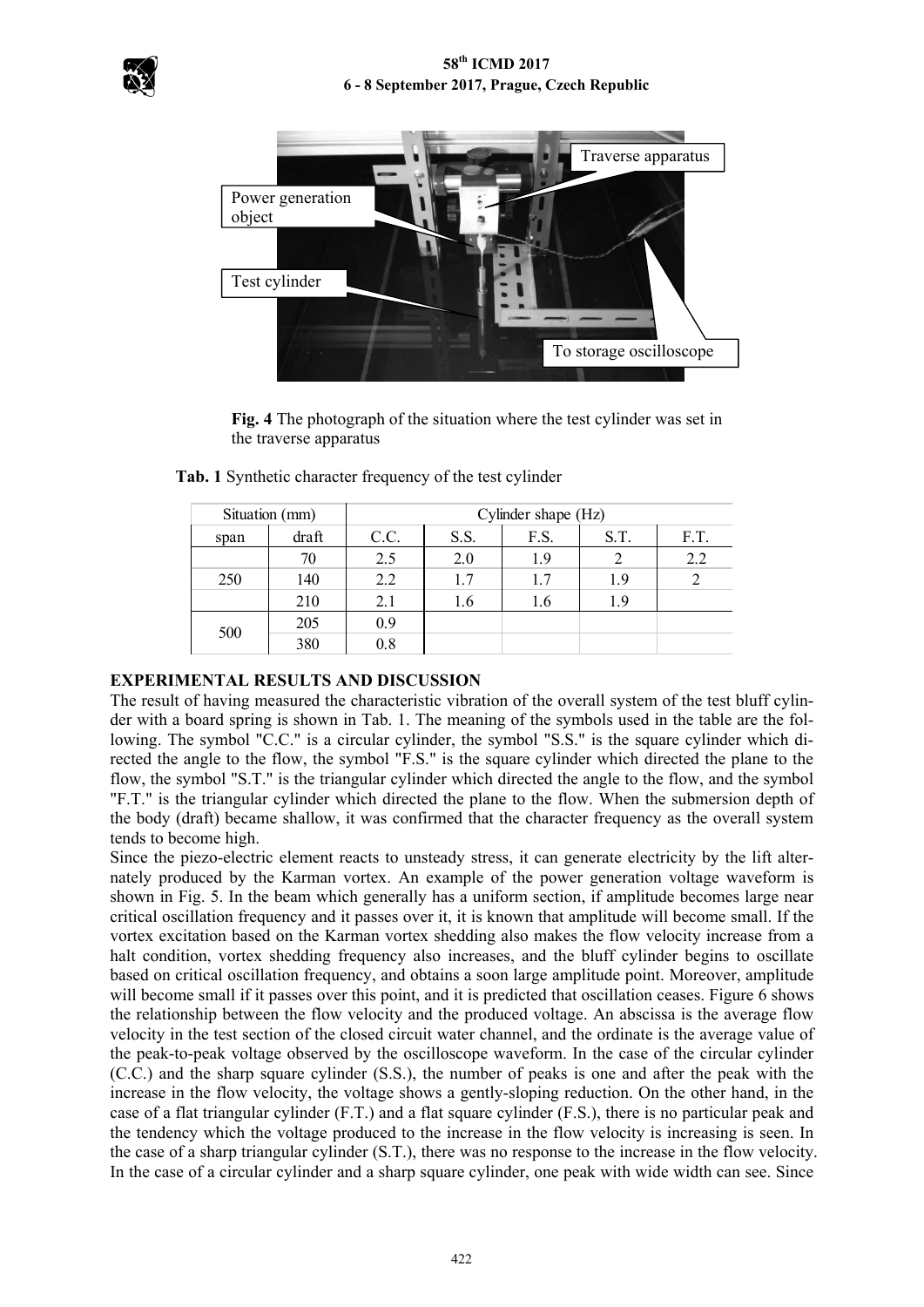

### **58th ICMD 2017 6 - 8 September 2017, Prague, Czech Republic**

voltage is obtained even if the flow velocity changes, the peak with wide width is a thing desirable in use. Since the voltage of 500mV or more is obtained in the range of the flow velocity 0.22 - 0.38 m/s, considering this matter, as for the circular cylinder body and the sharp square body, it turns out that it is in the setting situation of having been most suitable for the use. The Karman vortex is not generated behind the flat triangular cylinder and the flat square cylinder. The motion of body is carrying out large oscillation to the flow and the perpendicular direction very slowly. The difference of water level occurred in the body upstream and body down stream side, and a cavity was made behind the body. The aspect of the motion and cavernous generation are shown in Fig. 7. The experimental result when using a piezo-electric buzzer as the power generation object is shown in Fig. 8. In this experiment, using the circular cylinder with length of 250 mm, the submersion depth of the body was set to 70, 140, 210 mm, and water flow velocity was varied to 44 steps in the range of 0 - 1.2 m/s. Even when it changes into the piezo-electric buzzer, the power generation characteristic does not change, but since a case with a submersion depth of 140 mm of the body has wide peak width, it is thought that it is most suitable for the use. Figure 9 shows and compares the power generation voltage characteristic of two kinds of power generation objects (piezo-electric sensor and piezo-electric buzzer). Here, the circular cylinder of 250 mm length with submersion depth of 140 mm is used. In any case, the peak of power generation voltage is shown at the flow velocity range of 0.22 - 0.38 m/s. However, the clear difference is shown among both. It is shown that the voltage which a piezo-electric buzzer produces is about 4 times the voltage which a piezo-electric sensor produces. Since there is a difference on manufacture in the used product of two piezo-electric elements, it is guessed that such a result was obtained. It was found that it is important to choose the piezo-electric element corresponding to the purpose.



**Fig. 5** An example of the output waveform from the power generation object



**Fig. 6** Relationship between flow velocity and output voltage, in the case of circular cylinder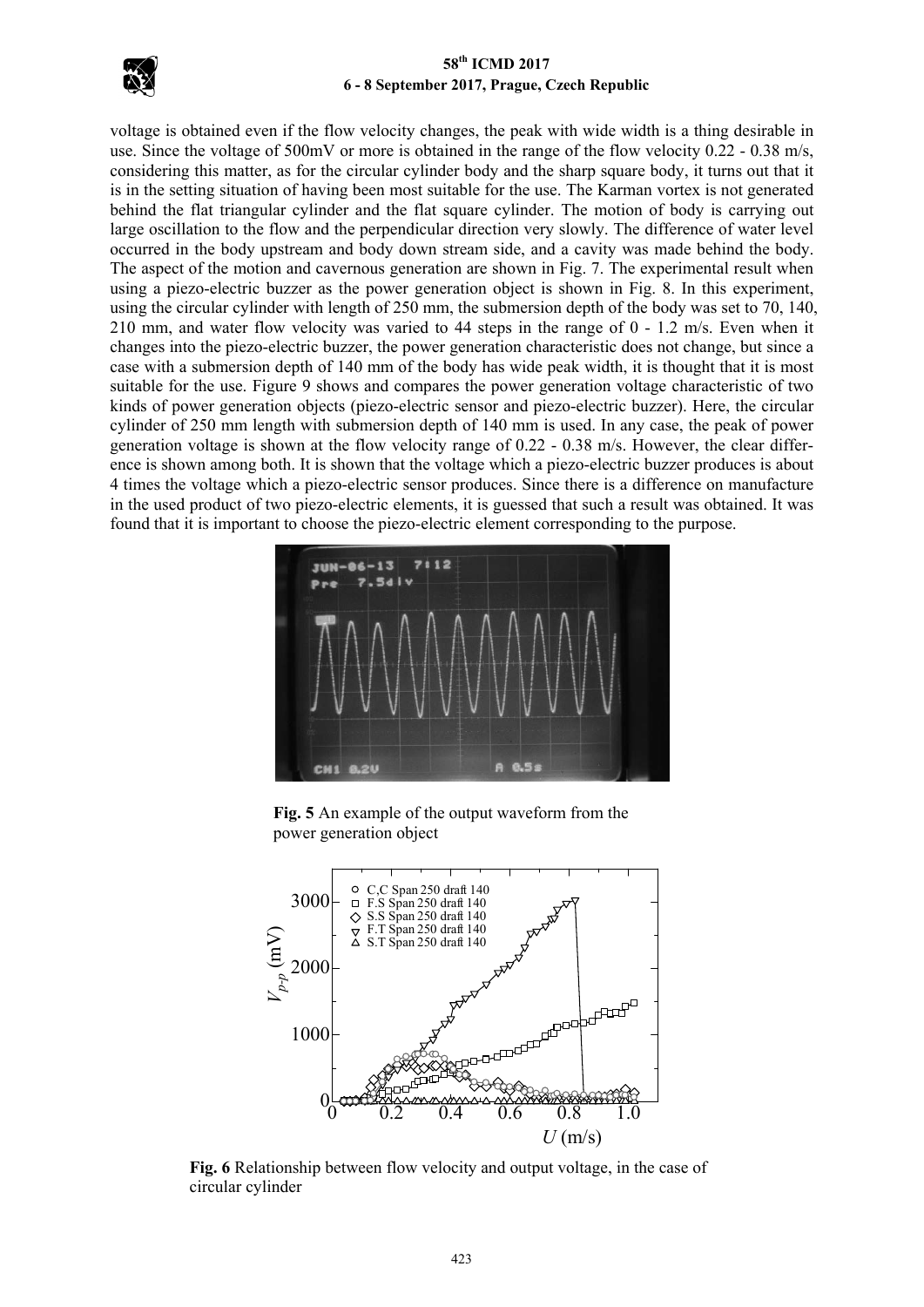



**Fig. 7** The behavior of the plane square cylinder, and the aspect of flow; the span of the square cylinder was 250 mm, and the submersion depth was 150 mm, (a) the photograph seen from the down stream side, (b) the underwater photograph seen from the width side



**Fig. 8** Relationship between flow velocity and output voltage, in the case of sharp square cylinder



**Fig. 9** Relationship between flow velocity and output voltage, in the case of flat square cylinder